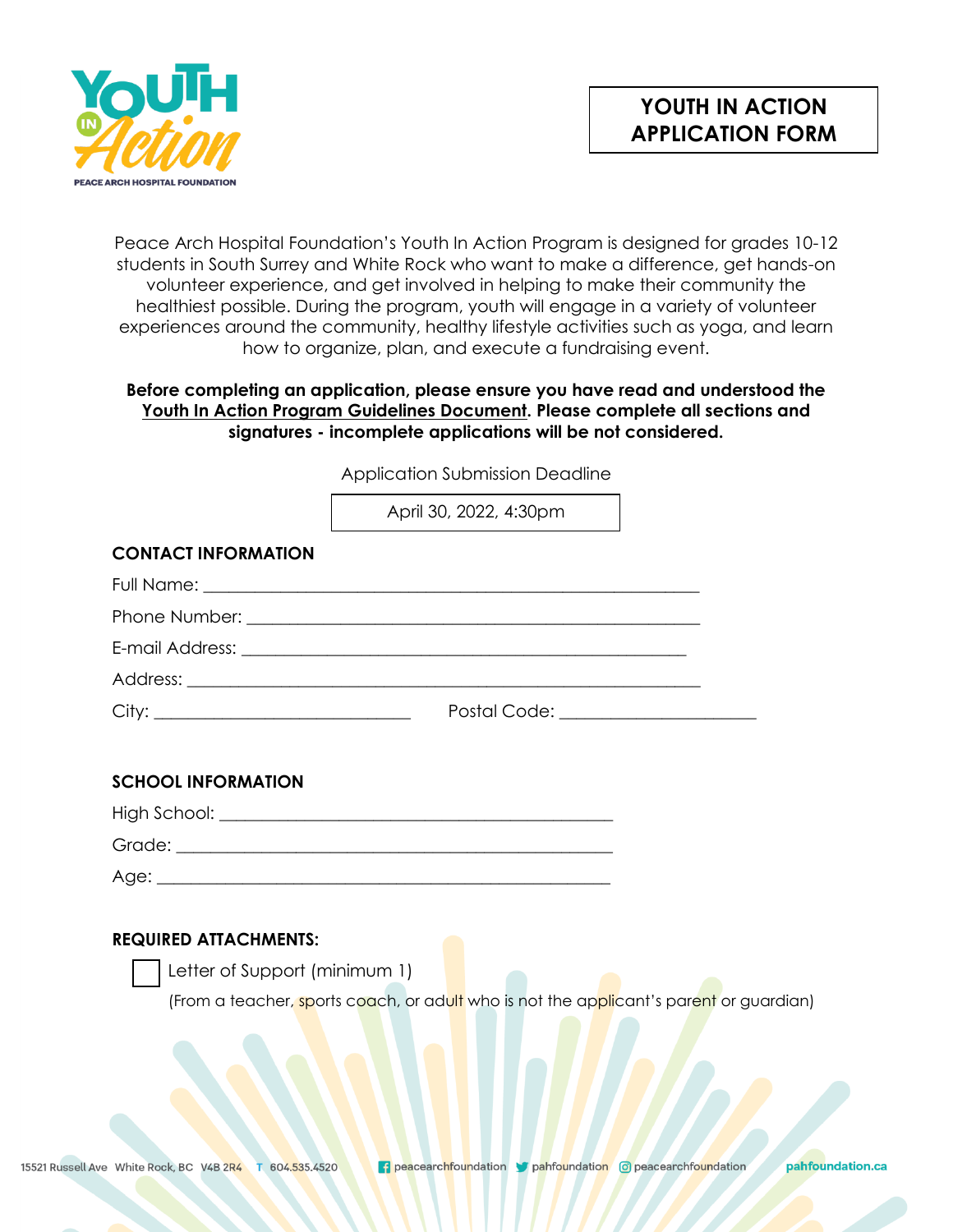## **APPLICATION QUESTIONS**

1. Provide a detailed response about why you would like to be part of the Youth In Action Program. (Minimum 250 words, Max 500)

2. Why would you be a good fit for the Youth In Action Program? Tell us about yourself.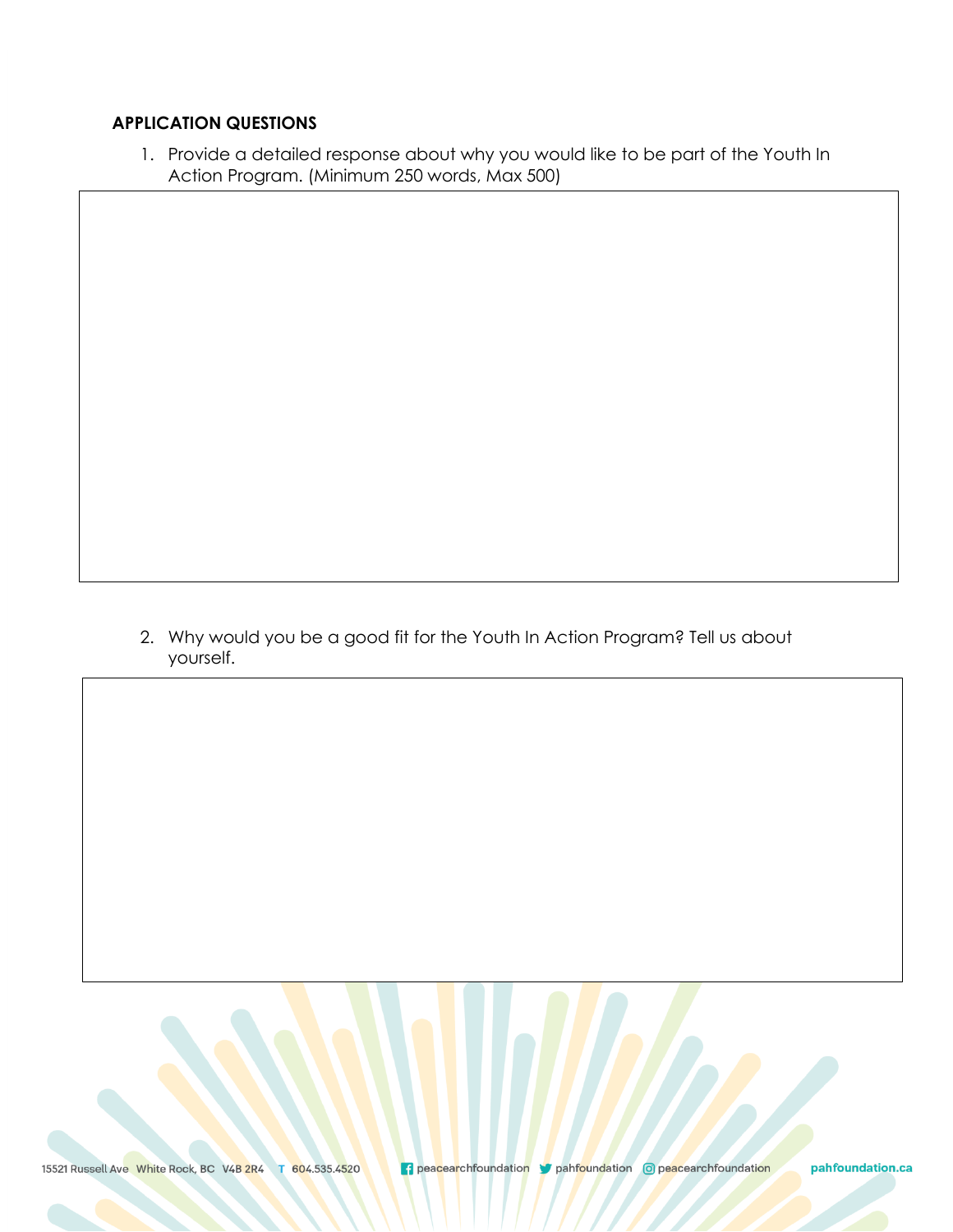3. What does community mean to you and why are you interested in supporting the White Rock/South Surrey Community?

4. What do you know about Peace Arch Hospital Foundation?

5. Please describe your volunteer experience, if any.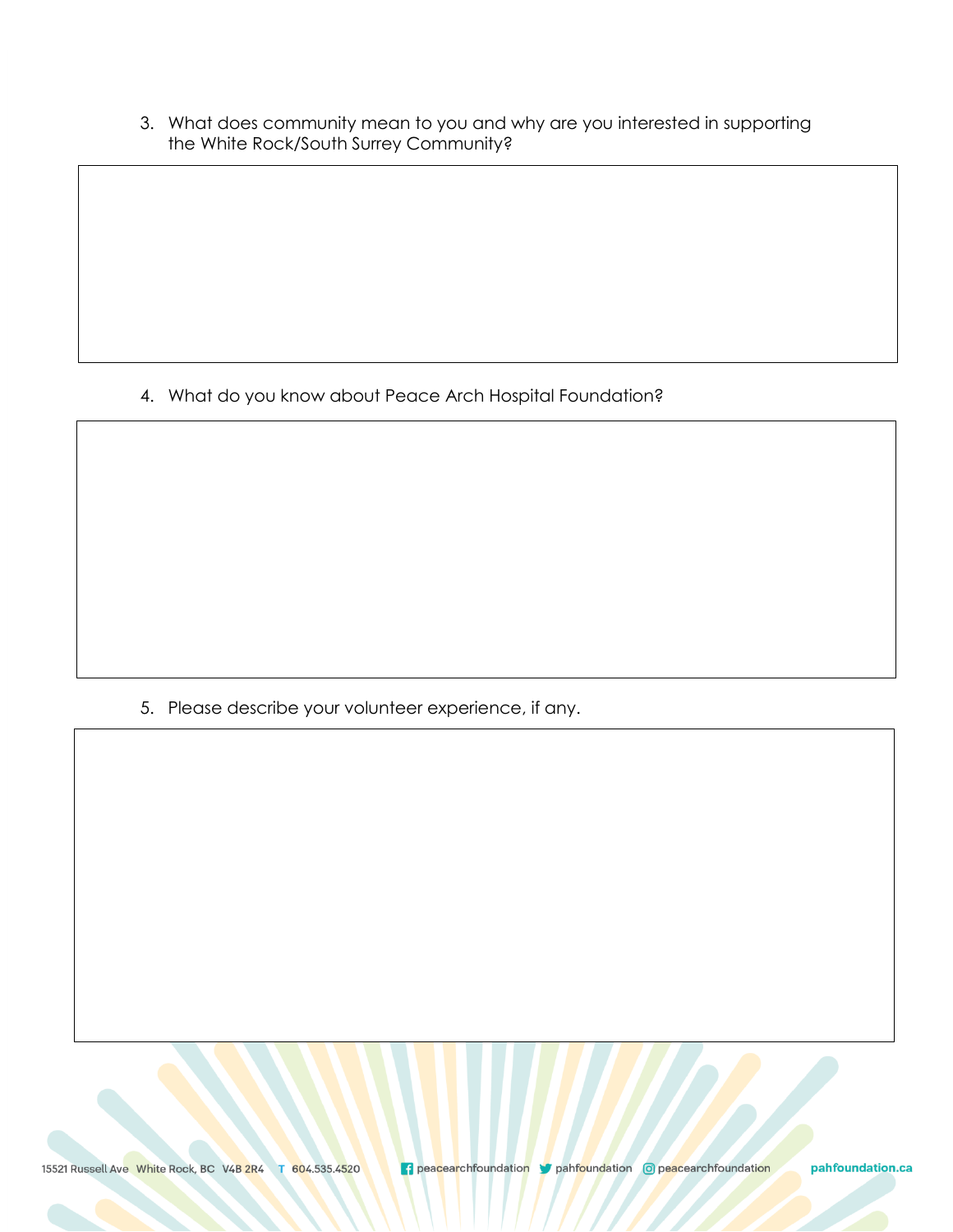6. Through an example, please show how you have demonstrated commitment in the past.

7. Where do you see yourself in five years?

8. What does living a healthy lifestyle mean to you?